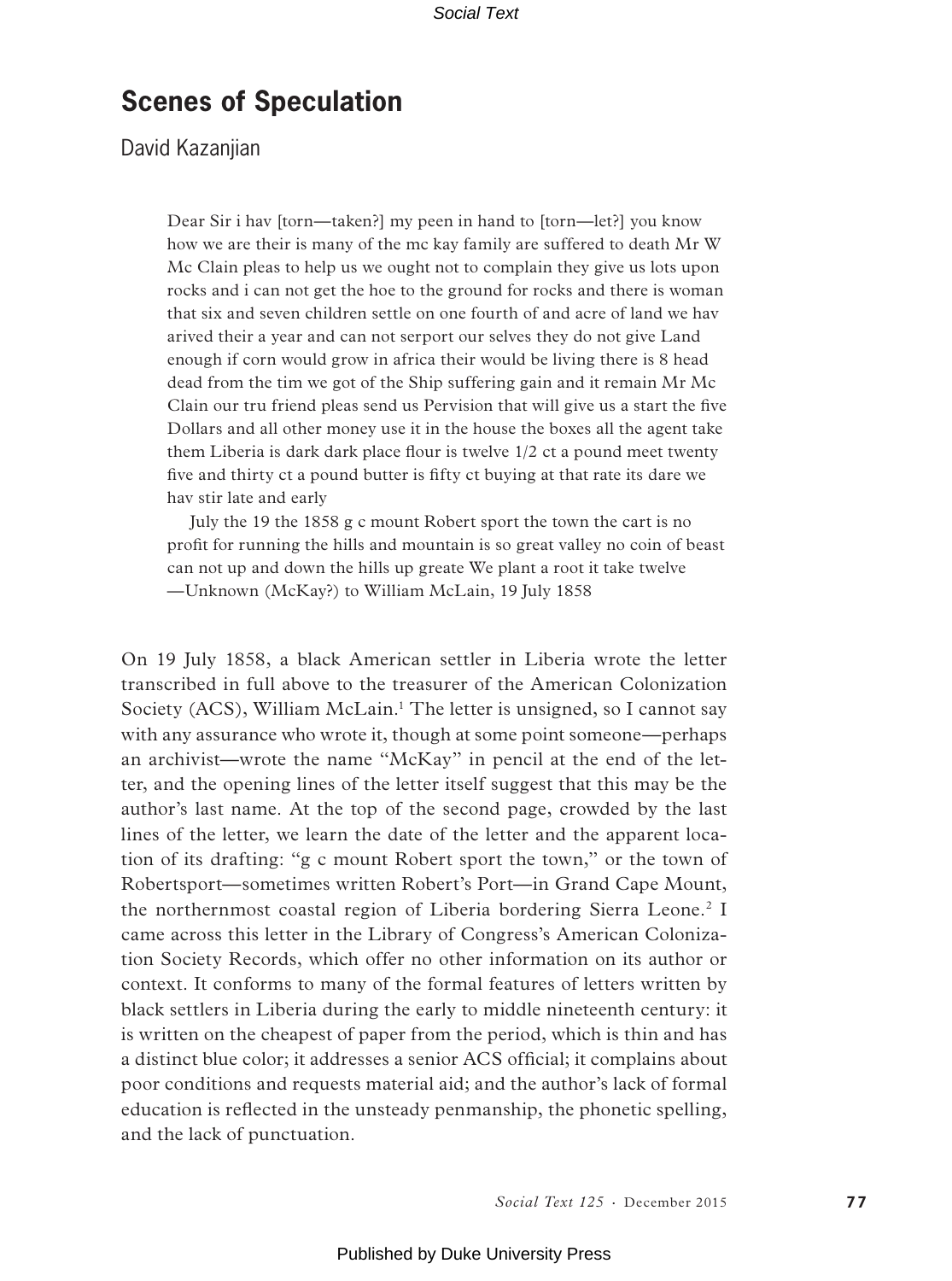The McKay letter is an example of the material I have been digging out of archives for some years now for my forthcoming book *The Brink of Freedom: Improvising Life in the Nineteenth-Century Atlantic World*. In that book, I ask what and how did freedom mean in the midst of two relatively unheralded, historical and textual flashpoints from the mid-nineteenth century, flashpoints often judged by historians to have been failures: the black settler colonization of Liberia between 1820 and 1860, and a massive Maya uprising on the Yucatán Peninsula that began in 1847 and came to be known as the Caste War.<sup>3</sup> In the midst of my research this project took a turn that surprised me; in these comments I describe that turn, explain how my method for *Brink of Freedom* developed from it, and relate that method to the distinct but, I think, kindred methods outlined by Martha Hodes and Thulani Davis in their contributions to this roundtable.

As I looked for accounts of what freedom meant to regular folks at these conjunctures—the kind of subjects the once-new social history long ago taught us to seek out and recover—I was initially frustrated by the relentless quotidiana of the archives. In the case of Liberia, where I was looking at letters written by black settlers to their former masters, family, and friends, I mostly found complaints about the difficult conditions settlers faced, as well as requests for seeds, blankets, and other aid, as one sees in the McKay letter. I then realized I could interpret this quotidiana in a way that has become commonplace in early American studies: excavate the descriptive content of the document so as to answer the familiar questions of who did what, where, and when en route to forging an empirically grounded answer to the question of why they did what they did, perhaps by applying a contemporary theory about black freedom struggles to the letter's empirical detail. For instance, I could draw from the McKay letter's details a material sense of how difficult life in Liberia was for black settlers from the United States, who "suffered to death" due to an unfamiliar topography that did not prove amenable to the agricultural skills they brought with them ("they give us lots upon rocks and i can not get the hoe to the ground for rocks . . . if corn would grow in africa their would be living . . . the cart is no profit for running the hills and mountain is so great valley no coin of beast can not up and down the hills"). I could also glean a sense of the high costs of provisions (e.g., "flour is twelve 1/2 ct a pound"), which were probably exacerbated by the corruption of ACS officials in Liberia ("all other money use it in the house the boxes all the agent take them") and their failure to give settler families adequatesized plots (e.g., "there is woman that six and seven children settle on one fourth of and acre of land"). I could, in turn, say that self-determination, or an autonomous "voice," was lacking as the settlers struggled under the weight of ACS demands upon them.

But I have never been able to believe in such depictions with the con-

**78** Kazanjian · *Scenes of Speculation*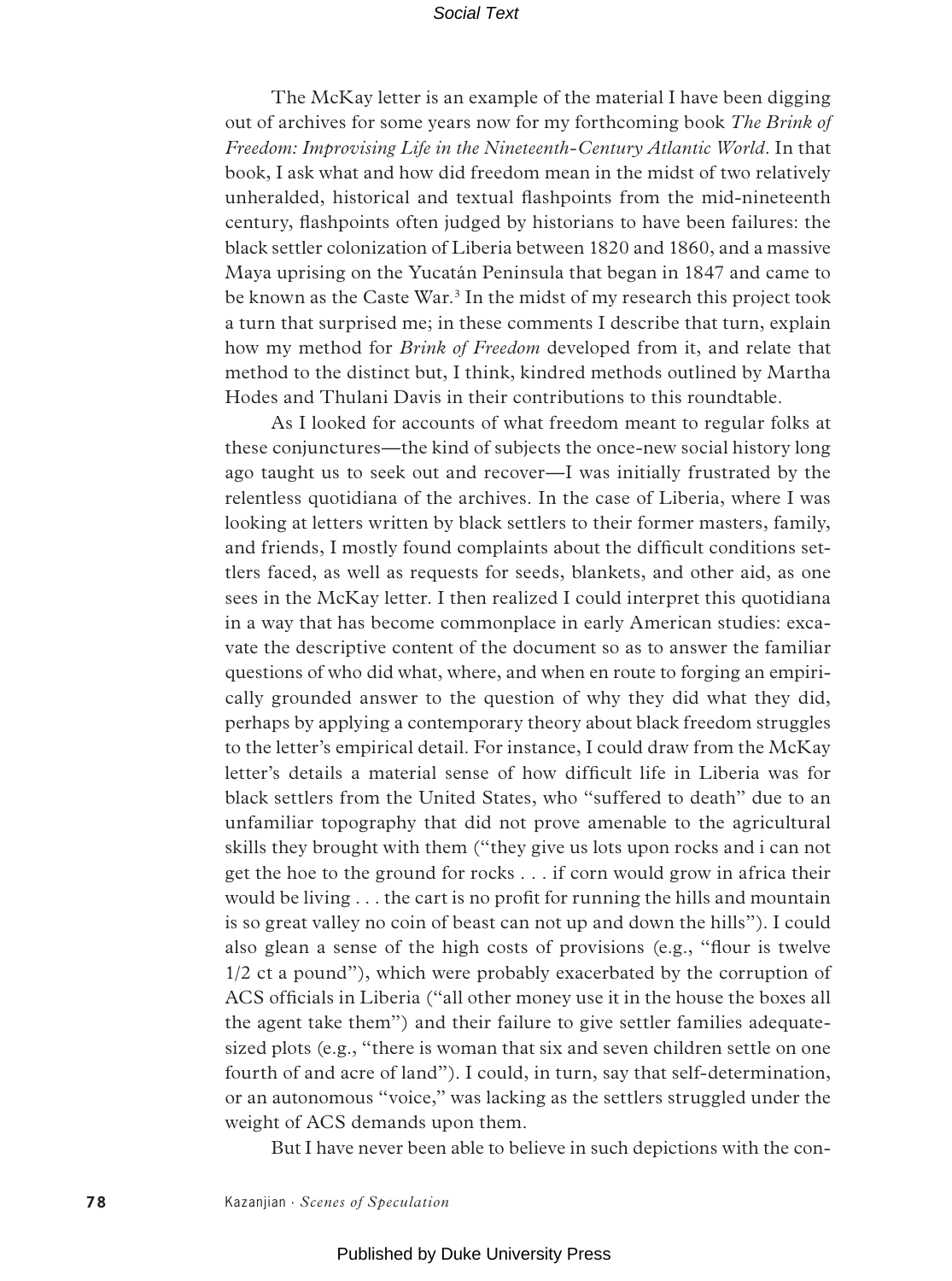fidence usually displayed by good historians and historicist literary critics; they always seemed to me to raise more questions than answers and to leave unaddressed deeper questions like what kind of start McKay's letter proposes when it asks for aid "that will give us a start." What is more, I have never been comfortable applying theoretical models to primary texts, as I was always taught to *read* what we now call, in that terrible shorthand, theory just like one would read a historical document, to interpret theory rather than take it as a model to be applied. How, then, can one apply so-called theory to so-called documents as if the former had explanatory force and the latter were merely descriptive?

In the midst of this set of concerns, I began to think differently about what had seemed frustrating in the archives I was researching. The apparent quotidiana came to seem so relentless, so regular, and so pervasive that it started to look like what Foucault calls a statement: a discursive regularity that governs what can be said and what cannot be said.<sup>4</sup> In turn, in the midst of this quotidiana I started to notice what I can only call very small or condensed moments—a word or phrase, sometimes a sentence here or there—that escaped the discursive regularity and reflected upon the conjuncture in which the text was embedded, reflected in a theoretical way, in the root sense of the word *theoretical*, the sense of contemplation or speculation, as in *beholding a spectacle*. 5 I realized that these aspects of the documents—indeed, the way these aspects worked with and against each other—were what I had to learn how to read and interpret. So I took to reading letters from black settler-colonists in Liberia as texts that are just as theoretically rich as contemporaneous nineteenth-century texts to which we readily grant such status, like Hegel's *Phenomenology of Spirit* (1807), but whose theoretical work require a different lens to spot. By reading apparently descriptive texts as theoretical texts that speculate upon their own conjunctures, in addition to describing or witnessing them, I have been able to discern some profound challenges to classically liberal conceptions of freedom, conceptions that often go unquestioned and thus are perpetuated in work that attends principally to the questions of who did what, where, and when. These include, for instance, meliorist conceptions like the idea that the movement from slavery to freedom is ideally progressive and developmental, the idea that subjects willfully desire and thus volitionally seek to be free, the idea of the individual will as such, the idea that subjects ought to have a desire they know and seek to realize or that citizenship is a desirable expression of freedom. This more speculative approach to the archives has revealed to me rich scenes of speculative, heterodox thought about freedom in the pores of quotidian, nineteenth-century documents, thought that questions many of our basic presuppositions about the meaning of freedom and the modes in which it can or should be lived.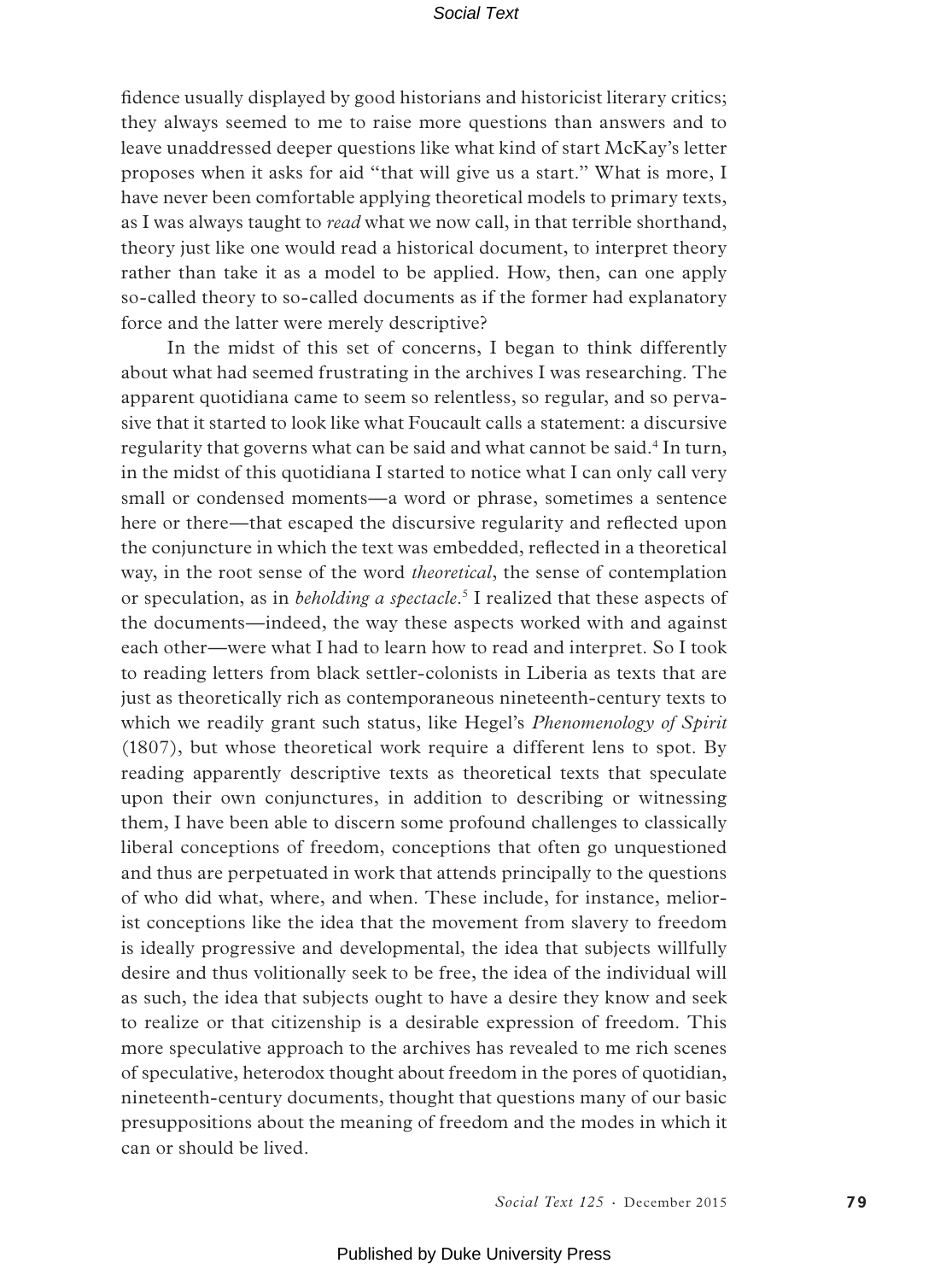For instance, as I just mentioned the McKay letter seeks aid "that will give us a start." But a start of what, exactly? Though it begins formally ("Dear Sir"), the letter ends in mid-thought ("We plant a root it take twelve"), breaking the symmetry of salutation and valediction, refusing closure, eschewing arrival. Though it seems syntactically and grammatically irregular, the letter is punctuated by alliteration, for example, "lots upon rocks and i can not get the hoe to the ground for rocks." The quotidian rhythm of hoes endlessly striking "rocks . . . rocks" parallels the repetition of the "dark dark place." All this suggests that the letter *sounds* its way toward making sense of what Liberia has proven to be, a sounding that draws, no doubt, on an oral and biblical literacy that was common among even the least formally educated black settlers. Read for such formal and textual elements, the letter offers us questions, asymmetries, and open ends; it provides no punctual emancipation or definitive return, but also no ultimate tragedy or decisive failure. This is where an account of the speculative thought in a document like the McKay letter might begin.6

Let me, then, make a case here for what is often called overreading. The charge of overreading is one I have long heard made by American historians and historicist literary scholars. On its face, the charge typically means that the overreader has attributed a meaning to a text that would have been impossible for the context in which the text was written or for the people who wrote the text. The charge also suggests that overreaders have an inadequate knowledge of history, that they have improperly assigned contemporary meanings to a noncontemporary text, that their perspective is unduly clouded by contemporary presuppositions. But what of the presuppositions of the charge itself, which is typically made with the kind of pragmatic confidence and institutional authority that requires presumption? The charge of overreading presumes a strict separation between historically contextualized reading and ahistorical reading, which in turn presumes that one can adequately determine the context in which a text was written and linger in that context with the text in a kind of epistemic intimacy. That is, the charge presumes that one can read *as if* one inhabited the same historical scene as the text one is reading; in this sense, as a kind of time travel, the charge of overreading belongs in the genre of science fiction or speculative fiction. And yet it could never *be* of that genre, because its very presuppositions and claims are nonspeculative; the reading it claims not to overdo offers itself as sensible and moderate, as realist rather than speculative. I do not want to stop historicists from offering their speculative fiction as if it were realist; I learn much from that work and actually could not have even raised the kinds of questions I am trying to raise about my archives without it. But I do suggest that we also learn to read for the scenes of speculation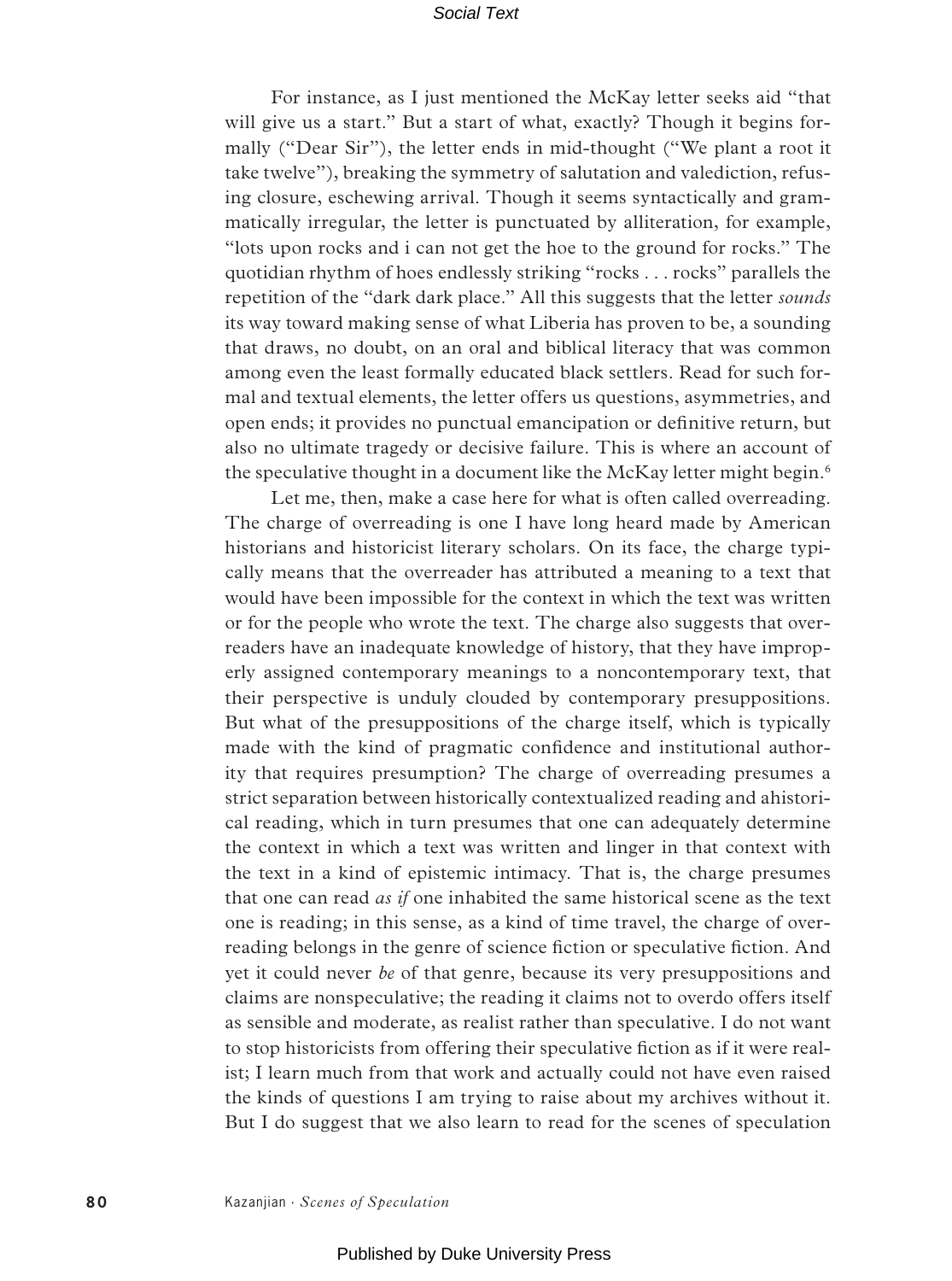in the archives we recover. So I offer an instance of what Derrida called *paleonomy*, in which we take old-fashioned or debased terms—like overreading—and elaborate their meaning to such an extent that they come to mean otherwise or counterintuitively.<sup>7</sup> I call for overreading archived quotidiana for the scenes of speculation it so often entails, scenes all too often eclipsed by the single-minded pursuit of answers to the questions of who did what, where, and when.

My argument here resonates with Hodes's attention to overlooked voices, as well as Davis's interest in what her archives tell us about "ways in which freed people and their children made the quotidian political." However, I want to point to a somewhat different emphasis in our approaches to our archives to more fully elaborate what I mean by overreading scenes of speculation. In an earlier version of her remarks published here, Davis differentiated her work from the task of positing the interior lives of historical subjects, a task she considered the purview of novelists. And yet in her remarkable concluding example, the context she understands for us comes across precisely as an account of interior life, namely, an account of the motivations of the son of Mary Harris, an eighty-six-year-old woman whom researcher Zoe Posey tried to interview for the Louisiana WPA project. When Harris's son challenged Posey upon her second visit to Harris by saying "I'm sorry but I cannot permit her to be interviewed," Davis suggests that he is exercising "the utterly ordinary right to inquire and object to the distressing questions of a stranger" because he "was against recovery that did not recognize that the retelling came at an emotional price" and "he did not wish to aid recovery that trivialized his mother's experience." I find Davis's attention to this overlooked encounter extremely important, and her interpretation of it persuasive. But I also want to point out that even when she tells us that she is after context rather than interior lives, she still imputes interiority to Harris's son in the form of will (he "was against recovery") and desire ("he did not wish"). To me such imputation is not a problem at all, unless one claims not to be doing it. Davis's account is a good reminder that whenever we set out to answer the properly historicist questions of who did what, where, and when, we inevitably end up making theoretical claims about the who in question, claims that imply or assert a theory of the subject—in this case, a subject whose political actions and utterances are reflections of a self-conscious will and desire. Perhaps this is why Davis casts Harris's son's actions as a kind of right.

This recovery of imputed subjectivities comes across too in Hodes's attention to what she persistently calls the voices of subjects she finds in her archives. Hodes is very clear that such subjects come to us in mediated form. Yet they still come to us as voices, which is to say expressions of humanity understood as willful, desirous interiority: as she puts it at one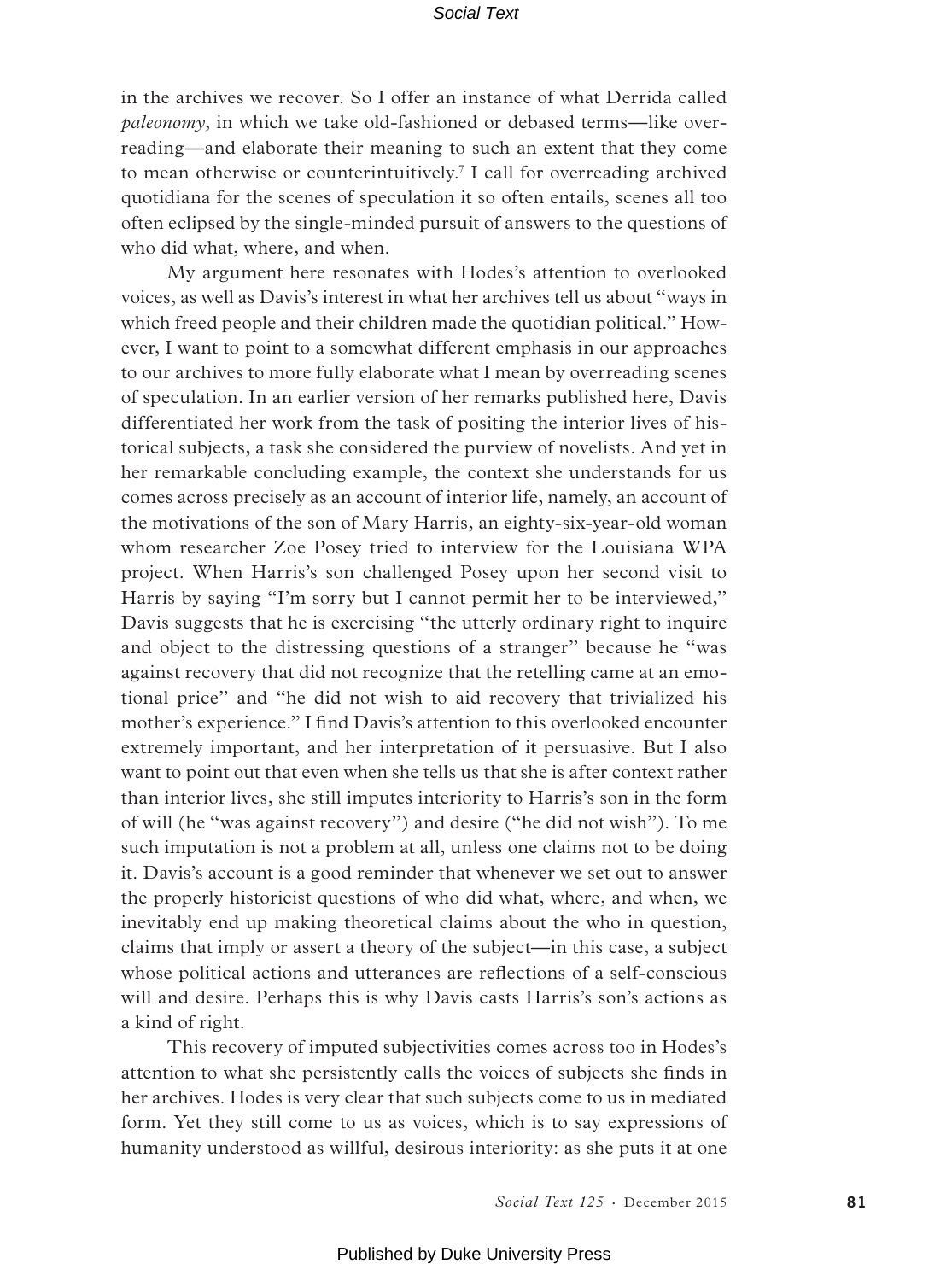point, writing of Lincoln's black mourners, "that deeply human dimension of grief." While for Hodes "the full context of African American experiences" is of course not available to us from the archives, we are still tasked with reconstructing enough of it to support as extensive an understanding of politicized, subjectival interiority as possible: as she writes, "finding a way to incorporate virtually every direct and indirect black voice I found" to reconstruct a "depth of feeling" that is "more nuanced."

In my work I try to supplement the important historical work of Davis and Hodes by attending less to the wills, desires, and voices of the historical subjects in question and more to the speculative work done by the textual traces they have left in the archives. By *speculative work* I mean that which might not be the expression of a subject's will, desire, intention, or voice but might still be readable by us, today, as a powerfully political text. Saba Mahmood makes the case for this kind of shift in emphasis in another context, writing that historical thinking in the West too often presumes a form of agency that unequivocally celebrates "the capacity to realize one's own interests against the weight of custom, tradition, transcendental will, or other obstacles (whether individual or collective)." Yet when we face social movements that do not fit comfortably into this presumption, she argues, we must begin to ask questions that do not presume this form of agency: "If the ability to effect change in the world and in oneself is historically and culturally specific (both in terms of what constitutes 'change' and the means by which it is effected), then the meaning and sense of agency cannot be fixed in advance, but must emerge though an analysis of the particular concepts that enable specific modes of being, responsibility, and effectivity."8 Might we learn from our archives how to unfix our presumptions about political agency and attend to scenes of textual speculation?

In the case of Harris's son, for instance, I would be interested in setting alongside Davis's account of his wills and desires a reading of the language he leaves us, which does not actually utilize the term *right* at all, at least in what Davis quotes for us. Indeed, Harris's son's utterance could be seen to offer a kind of critique of the concept of right and the willful political subject it presumes when he calls "the man who owned and sold my mother" "a brute" and a "beast" whose own "power" derived from "the thirst for money" and whom "I hate with every fibre of my body." Harris here represents something like right, or at least willful action, as a beastly political form, and he opposes it to a kind of embodied anger. What if we provisionally set aside the effort to impute agency to Harris's son as a willful subject who acts in pursuit of his desire—not because such imputation is incorrect but, rather, because there is also another, speculative scene here in this text's language—and consider the traces of him in the archive as offering a theory of how one might act outside the familiar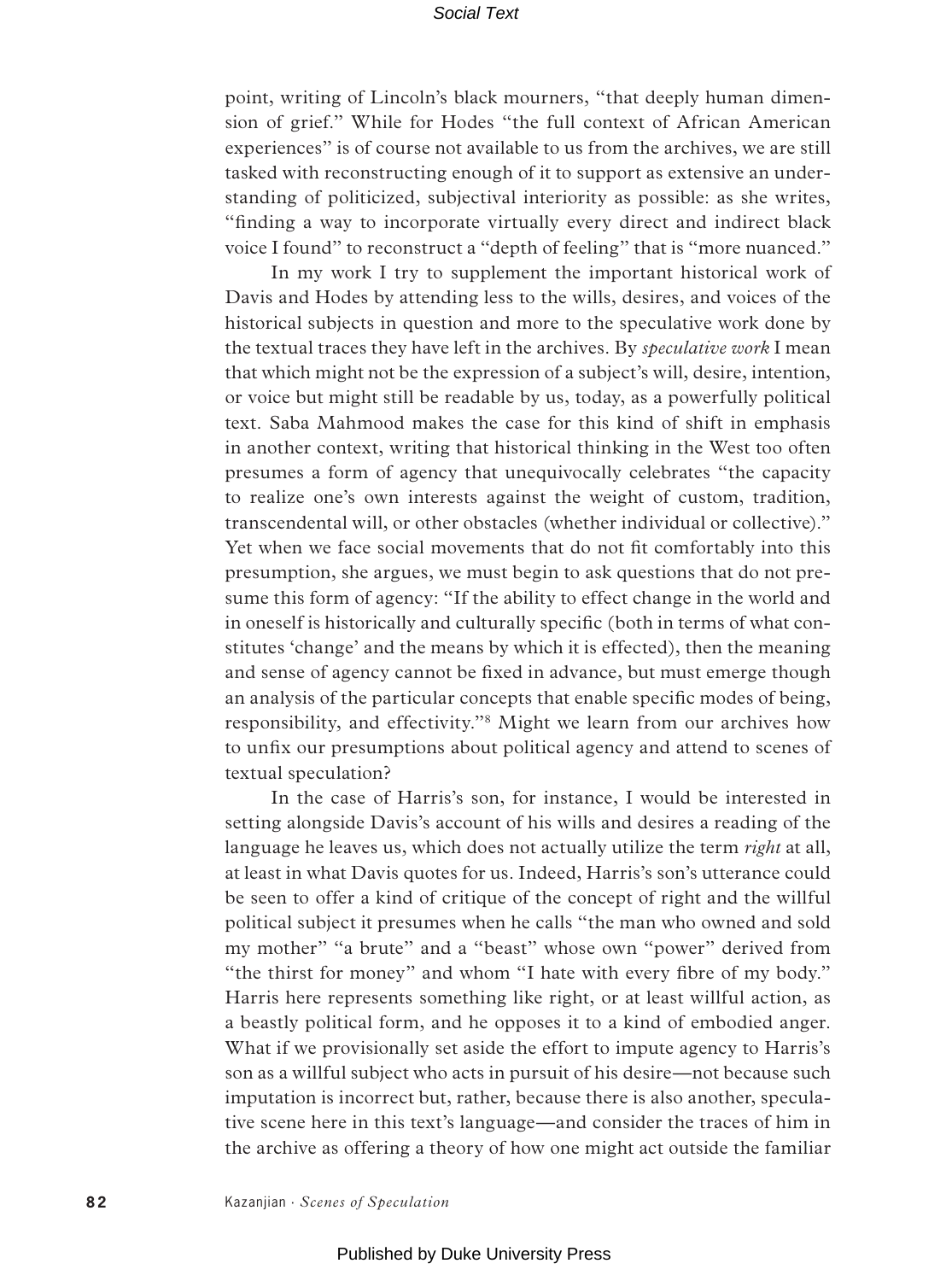## Social Text

terms of political will and desire? Perhaps we might learn not only what kind of who did what, where, and when but also what other kinds of political thought and action animated freedom struggles on a quotidian scale, thought and action that do not fit within notions of willful political subjectivity we so often impute to the past. Perhaps we might speculate upon political forms detached from individual subjects' voices and expressed textually, as speculative theories of freedom we are called upon to read and reread not only until we have recovered as much of the past as possible but also in order to point us toward futures we have yet to comprehend.

Set in the middle of McKay's letter from Liberia, the phrase "suffering gain and it remain" offers just such a scene of speculation. If this phrase answers the question of "how we are" in Liberia—a question posed by a formerly enslaved settler in a letter to someone who claims to distribute freedom—then that answer sounds out the oxymorons of profitable loss, persistent undoing, static unfolding, and open-ended recursivity. Freedom emerges from that answer not as an aim toward which one willfully and masterfully strives, not as a goal one sets and doggedly achieves, not as an objective accomplished by ownership, citizenship, the accumulation of wealth, or the institutionalization of independence. Rather, freedom befalls and eludes, persisting as the remains of its ambivalent pursuit, ever a question and a claim, both for and upon us as readers of archives whose unfinished recovery is the very condition of possibility for their ongoing interpretation.

## **Notes**

1. McKay(?) to William McLain, 19 July 1858, box I B: 8, American Colonization Society Records, Manuscript Division, Library of Congress, Washington, DC.

2. Robertsport was named after Liberia's first president, Joseph Jenkins Roberts, who was born free in Norfolk, Virginia, immigrated to Liberia in 1829, and quickly became a leader of the settler elites.

3. For accounts of Liberia that emphasize failure, see Clegg, *Price of Liberty*, 270, 274; and Tyler-McGraw, *African Republic*, 182. For an account of the Caste War of Yucatán as a failure, see Rugeley, *Rebellion Now and Forever*, 8.

4. Foucault, *Archaeology of Knowledge*, 79–87.

5. *Teoria*, the Greek root of the English word *theory*, signifies a looking at, viewing, contemplation, or speculation. See *Oxford English Dictionary* online and *Persus Digital Library*.

6. For more of my argument on this Liberian archive, see Kazanjian, "Unsettled Life," "Hegel, Liberia," and "Speculative Freedom of Colonial Liberia."

7. Derrida, *Positions*, 71.

8. Mahmood, *Politics of Piety*, 8, 14–15.